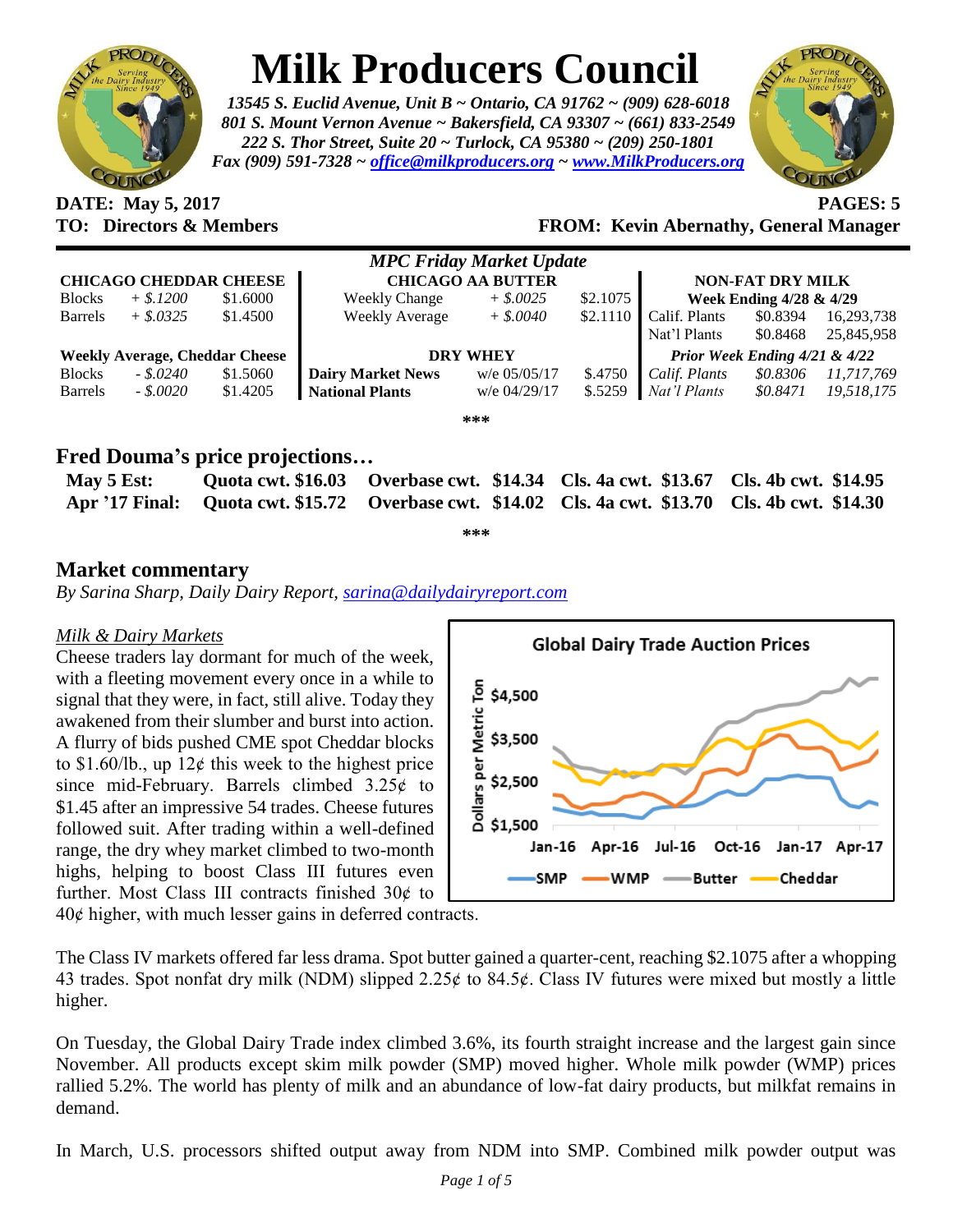

negligibly lower than the prior year. Manufacturers' stocks of NDM declined from February to March but remain 6.4% higher than year-ago levels.

The deluge of milk in the traditional cheese states has had obvious consequences. In March, U.S. cheese production climbed to a record-breaking 1.06 billion pounds, up 3.3% from a year ago. Output of Cheddar cheese, some of which will surely find its way to the CME spot market, jumped 8% year-over-year. For similar reasons, production of dry whey for human consumption

was up 6.7% from last March. Stocks of dry whey and whey protein concentrates climbed from February to March despite robust exports. At 175.5 million pounds, U.S. butter output was just 0.3% greater than year-ago volumes in March.

Uncertainties about trade relationships linger, but for now it seems that all the bluster between the United States and Mexico has been, to borrow from Shakespeare's *MacBeth*, "a tale told by an idiot, full of sound and fury, signifying nothing." U.S. milk powder exports to Mexico were up 17% from last year in the first quarter, driving an 18% increase in shipments to all destinations. Pesos matter more than politics. The U.S. sent nearly 23 million pounds of cheese to Mexico in March, a record-breaking volume for our top foreign market. Still, first quarter cheese exports to Mexico trailed last year by 5%. We've managed to make that up elsewhere, with total cheese exports up 12% compared to the first three months of last year.



The U.S. remains a net butter importer, extending a streak that began in May 2015. In March U.S. butter exports totaled 2.6 million pounds, up noticeably from the previous year's paltry volumes but well shy of imports which



totaled 4.1 million pounds. Hopefully, strengthening overseas butter prices and the weakening U.S. dollar will allow for a more meaningful slowdown in butter imports in the months to come.

After months of eroding premiums and disappointingly low milk prices, dairy producers have stepped up cull rates. For the week ending April 22, dairy cow slaughter was 6% higher than last year, bringing year-to-date slaughter up 1.3% from the 2016 pace. Slaughter is running 4.2% ahead of year-ago levels in the Midwest and is up 4.1% in California, Arizona, and Nevada.

USDA announced the April Class III price at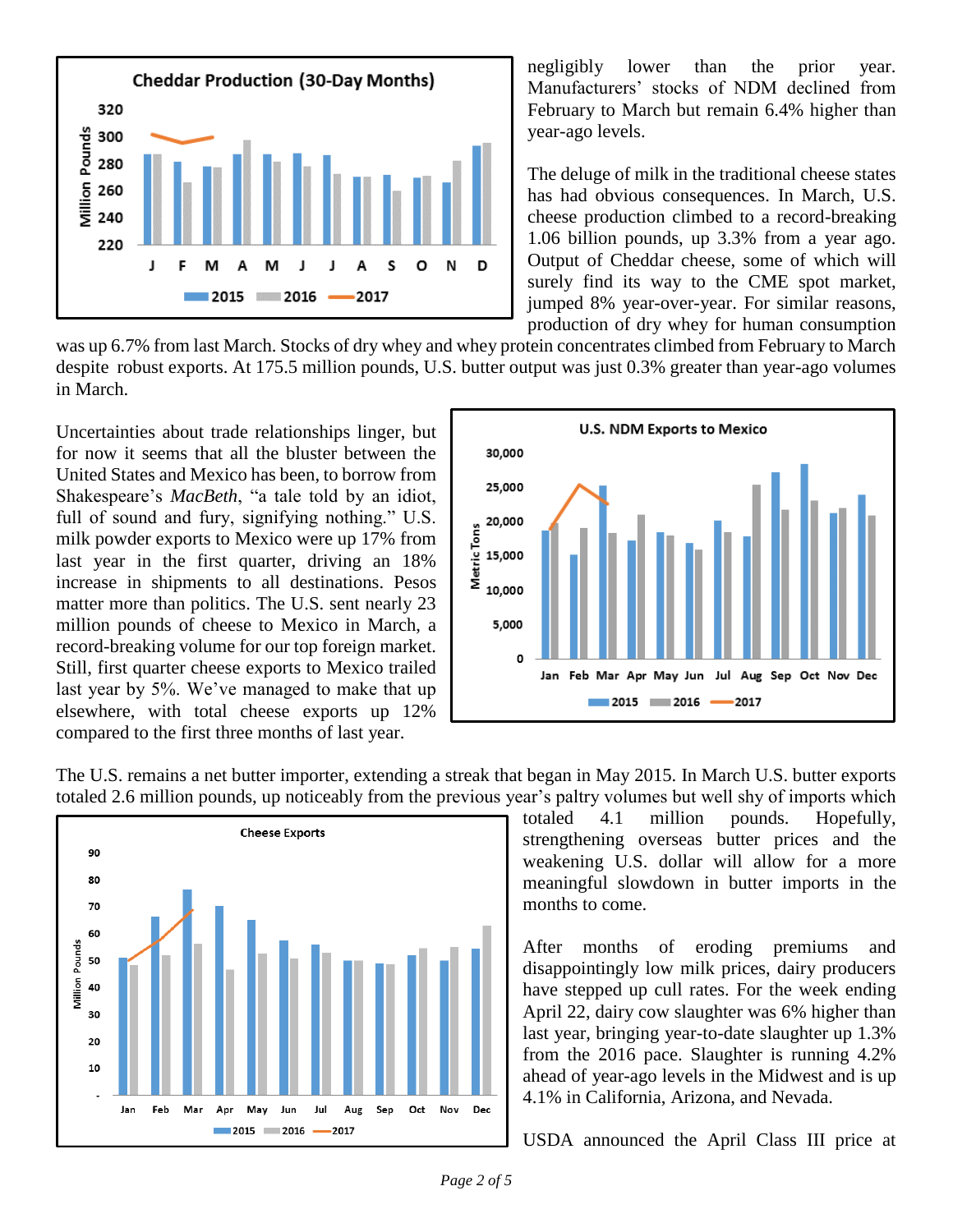\$15.22/cwt., down  $59¢$  from March but up \$1.59 from a year ago. California 4b milk improved  $54¢$ last month to \$14.30. The April Class IV price was \$14.01, down  $31¢$  month-to-month but up \$1.33 from April 2016. California 4a milk was \$13.73, down 23¢ from March.

#### *Grain Markets*

It has been a wild week in the weather-whipped crop markets. A snowstorm in the Central Plains damaged part of the wheat crop, although at this point it's difficult to say how much and how badly the crop was harmed. In the Corn Belt, a cold, wet weekend and a forecast promising more of the same raised



concerns that farmers would be kept out of the fields until well past the ideal planting window. Grain and oilseed futures moved sharply higher on Monday, with the formerly downcast wheat market leading the way. Since then, the grain trade has moved violently back and forth, culminating in a strong performance today that pushed July corn futures to \$3.70 ¾ per bushel, up 4 ¼ for the week. July soybeans finished at \$9.73, up 16 ¾.

If cool temperatures and soggy fields force farmers to keep their planters in the shed for a few more weeks, they are likely to switch some fields from corn to soybeans, boosting soy acreage from farmers' already recordbreaking intentions. The world has plenty of both crops, and end-of-season inventories are expected to grow again this year, which is likely to prompt continued downward pressure on prices.

However, demand remains strong, particularly for soybeans. Chinese soybean imports in the first quarter are up 20% from a year ago, and U.S. soybean exports are running 18% ahead of last year's pace for the season-to-date. Some of this is due to Brazilian farmers' reluctance to sell soybeans at today's prices and tax rates. This will leave more South American crops to sell in the months to come, perhaps reducing U.S. export opportunities next season. But for now, robust demand means the trade cannot become complacent, and that U.S. crop yields will matter, large stockpiles notwithstanding. The crop markets will continue to bow to the whims of the weather for the foreseeable future.

\*\*\*

#### **Weekly commentary**

*By Geoff Vanden Heuvel, MPC Board member and Economics Consultant*

The good news is it seems like the 70 or so dairy farmers who were cut off by Grassland Dairy Products in Wisconsin found a new home for their milk. That is always a relief. Finding yourself without a home for your milk is not something Wisconsin dairy farmers have had to cope with for several generations.

Grasslands blamed the Canadians for making some changes to their system, which made their domestic milk products more affordable, therefore squeezing out the American imports. But is Canada really the problem? I don't think so.

The fact is there is too much milk in the Upper Midwest and Northeast right now and that is putting pressure on the system. For several decades, California experienced too much milk and that caused dairy farmers to pay very close attention to who they ship their milk to. It is why most producers belong to cooperatives that are obligated by membership agreements to find a home for all their member's milk.

So while it is a new experience for Wisconsin producers to be scrambling for a home for their milk, it is not an unprecedented reality for dairy farmers located in the rest of the country. As for what Canada did or did not do, I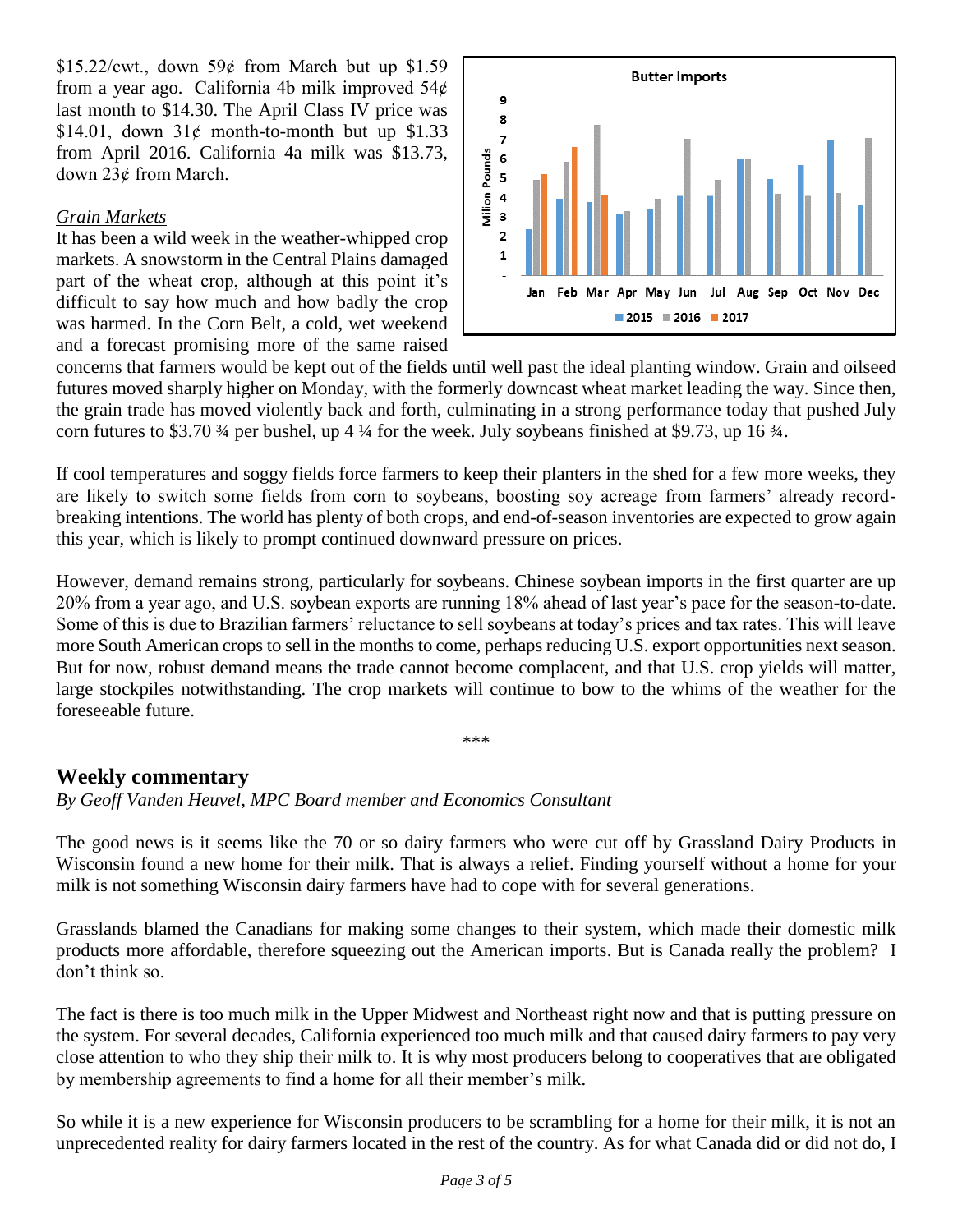can remember clearly a decade ago when New Zealand created a product called Milk Protein Concentrate to get around American tariff restrictions and flooded the US with this cheaper powder substitute. We rightly protested to our government that it was unfair, but I do not believe anything was ever done about it. We have now done the same thing to the Canadians by inventing an ultra-filtered solids product to get around Canada's dairy trade restrictions and they decided to do something about it. Good for them.

The Upper Midwest and Northeast have greatly expanded production in the past few years and without any discernable supply management in place, farmers here in the US, as well as in Europe where supply controls were lifted in 2015, produce more milk than the market can absorb. This is a chronic problem that calls out for a solution, but so far there is no consensus behind a remedy.

In the meantime, the real threat to the US dairy industry comes from any action by our government that hurts our ability to export dairy products to Mexico and China. This is where we should focus our political attention. Both markets have generated strong demand for American dairy products. I am concerned about the rhetoric coming from some quarters in Washington, D.C. that might put those markets in jeopardy. We, American dairy farmers, and particularly California dairy farmers, have a lot riding on maintaining a good trading relationship with these customers. That should be our message to Washington, D.C.

\*\*\*

## **Final round of NRCS EQIP funding ends May 26**

*By Kevin Abernathy, MPC General Manager*

The deadline for the final round of NRCS EQIP funding is May 26. While NRCS accepts applications year-round, it bundles and ranks them for funding purposes three to five times per year, with this deadline marking the final bundle for fiscal year 2017.

NRCS welcomes applications for all conservation purposes, and is working to spread awareness on air quality opportunities, for which there is \$19 million available to California farmers to improve air quality. EQUIP payments are available for the following conservation practices:

- Replace old diesel-powered farm equipment with similar new equipment powered with the cleanest Tier emissions-certified diesel engines;
- Repower irrigation engines with new electric motors or new Tier 4 emissionscertified diesel engines;
- Adopt no-till or reduced-till conservation tillage practices;
- Utilize combined-tillage implements that perform multiple tasks in a single pass;
- Stabilize unpaved roads and traffic areas to limit dust;
- Establish windbreaks and shelterbelts at Confined Animal Feeding Operations.

More information about this program is available at [https://goo.gl/31QAW7.](https://goo.gl/31QAW7)

If you are interested in this program, please contact our office at [office@milkproducers.org](mailto:office@milkproducers.org) or your local NRCS [Service Center](https://offices.sc.egov.usda.gov/locator/app?agency=nrcs) very soon to start the conservation planning process, and apply for assistance.

\*\*\*

## **CDFA announces funding for Dairy Digester Development Program**

The California Department of Food and Agriculture (CDFA) is now accepting applications for project funding from the Dairy Digester Research and Development Program (DDRDP), authorized by the Budget Act of 2016. This program receives funding from California Climate Investments Program, with proceeds from the state's cap-and-trade auctions, to reduce greenhouse gas emissions while providing a variety of additional benefits to California communities. CDFA-DDRDP will award between \$29 million and \$36 million for the installation of